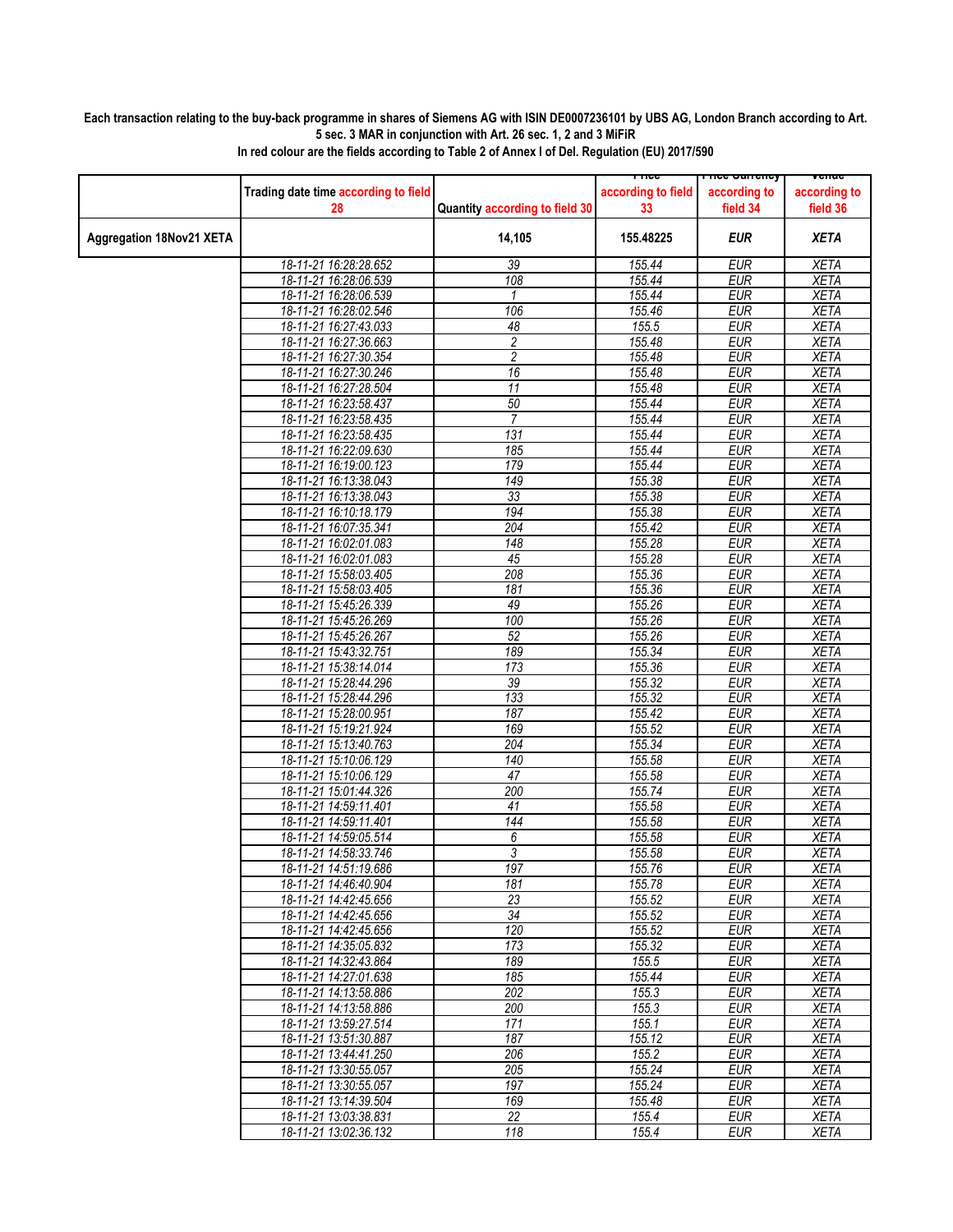| 18-11-21 13:02:22.929 | 60             | 155.4  | <b>EUR</b>       | <b>XETA</b> |
|-----------------------|----------------|--------|------------------|-------------|
| 18-11-21 13:00:33.005 | 174            | 155.52 | <b>EUR</b>       | <b>XETA</b> |
| 18-11-21 12:41:51.495 | 15             | 155.5  | <b>EUR</b>       | <b>XETA</b> |
| 18-11-21 12:41:51.495 | 163            | 155.5  | <b>EUR</b>       | <b>XETA</b> |
| 18-11-21 12:32:17.042 | 201            | 155.52 | <b>EUR</b>       | <b>XETA</b> |
| 18-11-21 12:21:33.926 | 22             | 155.56 | <b>EUR</b>       | <b>XETA</b> |
| 18-11-21 12:21:33.926 | 182            | 155.56 | <b>EUR</b>       | <b>XETA</b> |
| 18-11-21 12:13:01.938 | 3              | 155.66 | <b>EUR</b>       | XETA        |
| 18-11-21 12:13:01.938 | 75             | 155.66 | <b>EUR</b>       | <b>XETA</b> |
| 18-11-21 12:05:54.135 | 189            | 155.66 | <b>EUR</b>       | <b>XETA</b> |
| 18-11-21 12:05:54.135 | 94             | 155.66 | <b>EUR</b>       | <b>XETA</b> |
| 18-11-21 11:56:27.564 | 196            | 155.48 | <b>EUR</b>       | <b>XETA</b> |
| 18-11-21 11:50:13.976 | 185            | 155.68 | <b>EUR</b>       | <b>XETA</b> |
| 18-11-21 11:39:53.739 | 111            | 155.96 | <b>EUR</b>       | <b>XETA</b> |
| 18-11-21 11:38:47.053 | 32             | 155.96 | <b>EUR</b>       | <b>XETA</b> |
| 18-11-21 11:38:38.013 | 20             | 155.96 | <b>EUR</b>       | <b>XETA</b> |
| 18-11-21 11:38:11.342 | 20             | 155.96 | <b>EUR</b>       | <b>XETA</b> |
| 18-11-21 11:24:45.973 | 182            | 156    | <b>EUR</b>       | <b>XETA</b> |
| 18-11-21 11:21:54.537 | 183            | 155.84 | <b>EUR</b>       | <b>XETA</b> |
| 18-11-21 11:10:08.060 | 193            | 156.1  | <b>EUR</b>       | <b>XETA</b> |
| 18-11-21 11:03:07.818 | 169            | 155.72 | <b>EUR</b>       | <b>XETA</b> |
| 18-11-21 10:54:40.426 | 183            | 155.98 | <b>EUR</b>       | <b>XETA</b> |
| 18-11-21 10:45:08.258 | 193            | 155.88 | <b>EUR</b>       | <b>XETA</b> |
| 18-11-21 10:41:03.340 | 201            | 155.76 | <b>EUR</b>       | <b>XETA</b> |
| 18-11-21 10:25:29.655 | 191            | 155.32 | <b>EUR</b>       | <b>XETA</b> |
| 18-11-21 10:23:31.512 | 96             | 155.44 | <b>EUR</b>       | <b>XETA</b> |
| 18-11-21 10:23:11.606 | 73             | 155.44 | <b>EUR</b>       | <b>XETA</b> |
| 18-11-21 10:12:43.231 | 58             | 155.4  | <b>EUR</b>       | <b>XETA</b> |
| 18-11-21 10:12:43.231 | 150            | 155.4  | <b>EUR</b>       | <b>XETA</b> |
| 18-11-21 10:01:41.703 | 192            | 155.16 | <b>EUR</b>       | <b>XETA</b> |
| 18-11-21 09:58:04.058 | 191            | 155.08 | <b>EUR</b>       | <b>XETA</b> |
| 18-11-21 09:45:52.717 | 153            | 155.16 | <b>EUR</b>       | <b>XETA</b> |
| 18-11-21 09:45:52.716 | 16             | 155.16 | <b>EUR</b>       | XETA        |
| 18-11-21 09:45:52.713 | 10             | 155.16 | <b>EUR</b>       | <b>XETA</b> |
| 18-11-21 09:41:18.897 | 196            | 155.16 | <b>EUR</b>       | <b>XETA</b> |
| 18-11-21 09:34:44.729 | 116            | 155.4  | <b>EUR</b>       | <b>XETA</b> |
| 18-11-21 09:34:44.729 | 57             | 155.4  | <b>EUR</b>       | <b>XETA</b> |
| 18-11-21 09:21:37.473 | 173            | 155.22 | <b>EUR</b>       | <b>XETA</b> |
| 18-11-21 09:07:34.342 | 144            | 155.14 | <b>EUR</b>       | <b>XETA</b> |
| 18-11-21 09:07:21.803 | 3              | 155.14 | <b>EUR</b>       | <b>XETA</b> |
| 18-11-21 09:07:20.327 | 30             | 155.14 | EUR              | <b>XETA</b> |
| 18-11-21 09:07:15.053 | 28             | 155.14 | <b>EUR</b>       | <b>XETA</b> |
| 18-11-21 09:03:48.261 | 198            | 155.46 | <b>EUR</b>       | XETA        |
| 18-11-21 09:03:48.254 | 184            | 155.46 | $E\overline{UR}$ | <b>XETA</b> |
| 18-11-21 09:02:10.505 | $\overline{c}$ | 155.32 | <b>EUR</b>       | <b>XETA</b> |
| 18-11-21 08:59:40.399 | 23             | 155.4  | <b>EUR</b>       | <b>XETA</b> |
| 18-11-21 08:56:42.981 | 192            | 155.54 | <b>EUR</b>       | <b>XETA</b> |
| 18-11-21 08:44:52.088 | 152            | 155.6  | <b>EUR</b>       | XETA        |
| 18-11-21 08:44:52.088 | 47             | 155.6  | <b>EUR</b>       | <b>XETA</b> |
| 18-11-21 08:44:32.117 | 180            | 155.66 | <b>EUR</b>       | <b>XETA</b> |
| 18-11-21 08:35:28.829 | 183            | 155.64 | <b>EUR</b>       | <b>XETA</b> |
| 18-11-21 08:30:07.349 | 106            | 155.84 | <b>EUR</b>       | <b>XETA</b> |
| 18-11-21 08:30:07.349 | 71             | 155.82 | EUR              | XETA        |
| 18-11-21 08:26:48.555 | 62             | 155.6  | <b>EUR</b>       | <b>XETA</b> |
| 18-11-21 08:26:43.541 | 111            | 155.6  | <b>EUR</b>       | <b>XETA</b> |
| 18-11-21 08:26:41.624 | 31             | 155.6  | <b>EUR</b>       | <b>XETA</b> |
| 18-11-21 08:21:11.186 | 195            | 155.62 | <b>EUR</b>       | <b>XETA</b> |
| 18-11-21 08:21:11.186 | 180            | 155.62 | <b>EUR</b>       | <b>XETA</b> |
| 18-11-21 08:12:16.005 | 198            | 155.28 | <b>EUR</b>       | <b>XETA</b> |
| 18-11-21 08:08:18.790 | 171            | 155.34 | <b>EUR</b>       | XETA        |
| 18-11-21 08:01:58.478 | 194            | 155.76 | <b>EUR</b>       | XETA        |
|                       |                |        |                  |             |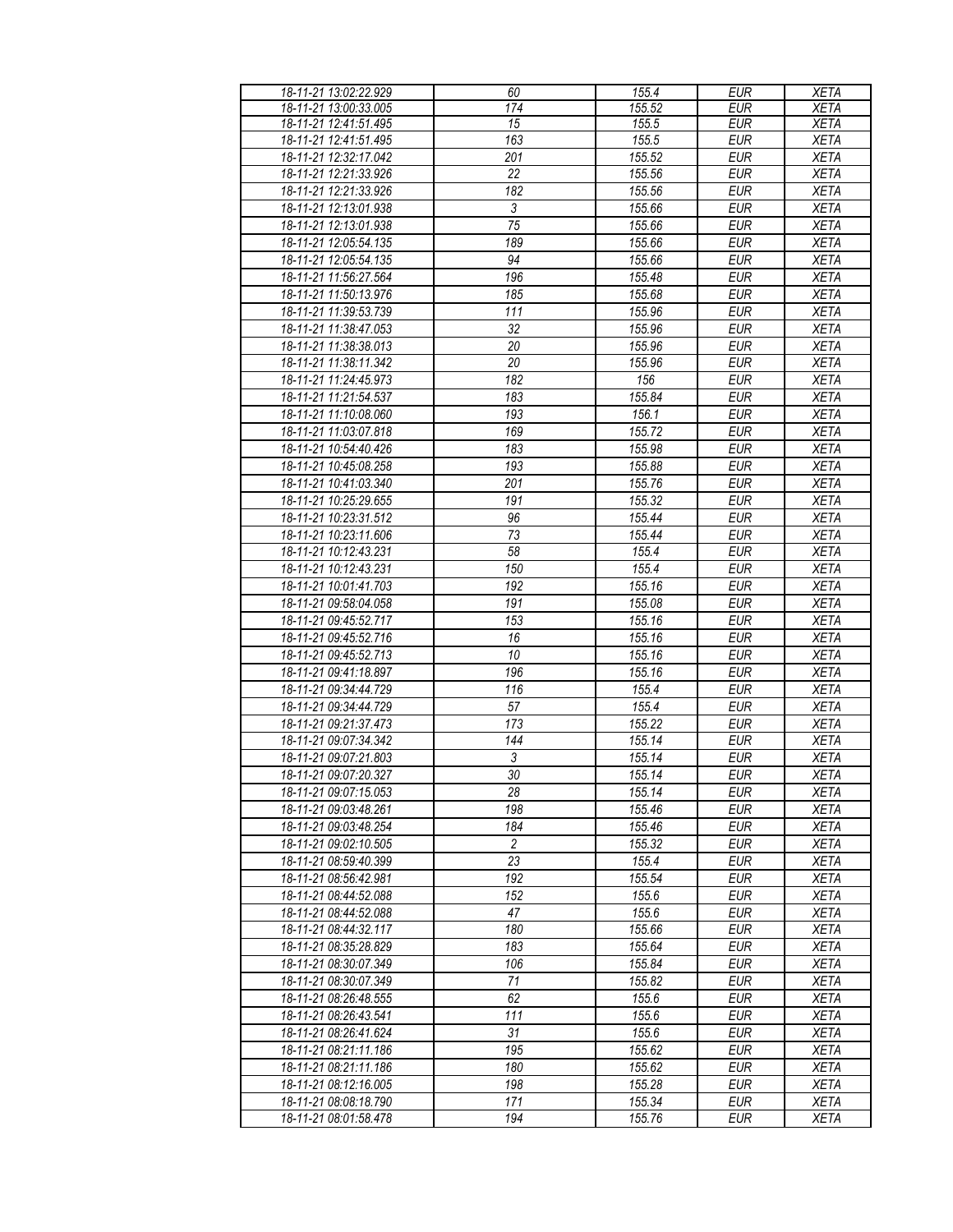**Each order relating to the buy-back programme above according to Art. 5 sec. 3 MAR in conjunction with Art. 25 sec. 1 and 2 MiFiR** 

**In red colour are the fields according to Table 2 of the Annex of Del. Regulation (EU) 2017/580; alternatively you may report the** 

| Date and Time according to field 9 | <b>Segment MIC code</b><br>according to field 16 | <b>Transaction price</b><br>according to field 28 | <b>Price currency according</b><br>to field 29 | <b>Buy-sell indicator</b><br>according to field 32 |
|------------------------------------|--------------------------------------------------|---------------------------------------------------|------------------------------------------------|----------------------------------------------------|
| 18-11-21 16:28:28.652              | <b>XETA</b>                                      | 155.44                                            | <b>EUR</b>                                     | <b>BUY</b>                                         |
| 18-11-21 16:28:06.539              | <b>XETA</b>                                      | 155.44                                            | <b>EUR</b>                                     | <b>BUY</b>                                         |
| 18-11-21 16:28:06.539              | <b>XETA</b>                                      | 155.44                                            | <b>EUR</b>                                     | <b>BUY</b>                                         |
| 18-11-21 16:28:02.546              | <b>XETA</b>                                      | 155.46                                            | <b>EUR</b>                                     | <b>BUY</b>                                         |
| 18-11-21 16:27:43.033              | <b>XETA</b>                                      | 155.5                                             | <b>EUR</b>                                     | <b>BUY</b>                                         |
| 18-11-21 16:27:36.663              | <b>XETA</b>                                      | 155.48                                            | <b>EUR</b>                                     | <b>BUY</b>                                         |
| 18-11-21 16:27:30.354              | <b>XETA</b>                                      | 155.48                                            | <b>EUR</b>                                     | <b>BUY</b>                                         |
| 18-11-21 16:27:30.246              | <b>XETA</b>                                      | 155.48                                            | <b>EUR</b>                                     | <b>BUY</b>                                         |
| 18-11-21 16:27:28.504              | <b>XETA</b>                                      | 155.48                                            | <b>EUR</b>                                     | <b>BUY</b>                                         |
| 18-11-21 16:23:58.437              | <b>XETA</b>                                      | 155.44                                            | <b>EUR</b>                                     | <b>BUY</b>                                         |
| 18-11-21 16:23:58.435              | <b>XETA</b>                                      | 155.44                                            | <b>EUR</b>                                     | <b>BUY</b>                                         |
| 18-11-21 16:23:58.435              | <b>XETA</b>                                      | 155.44                                            | <b>EUR</b>                                     | <b>BUY</b>                                         |
| 18-11-21 16:22:09.630              | <b>XETA</b>                                      | 155.44                                            | <b>EUR</b>                                     | <b>BUY</b>                                         |
| 18-11-21 16:19:00.123              | <b>XETA</b>                                      | 155.44                                            | <b>EUR</b>                                     | <b>BUY</b>                                         |
| 18-11-21 16:13:38.043              | <b>XETA</b>                                      | 155.38                                            | <b>EUR</b>                                     | <b>BUY</b>                                         |
| 18-11-21 16:13:38.043              | <b>XETA</b>                                      | 155.38                                            | <b>EUR</b>                                     | <b>BUY</b>                                         |
| 18-11-21 16:10:18.179              | <b>XETA</b>                                      | 155.38                                            | <b>EUR</b>                                     | <b>BUY</b>                                         |
| 18-11-21 16:07:35.341              | <b>XETA</b>                                      | 155.42                                            | <b>EUR</b>                                     | <b>BUY</b>                                         |
| 18-11-21 16:02:01.083              | <b>XETA</b>                                      | 155.28                                            | <b>EUR</b>                                     | <b>BUY</b>                                         |
| 18-11-21 16:02:01.083              | <b>XETA</b>                                      | 155.28                                            | <b>EUR</b>                                     | <b>BUY</b>                                         |
| 18-11-21 15:58:03.405              | <b>XETA</b>                                      | 155.36                                            | <b>EUR</b>                                     | <b>BUY</b>                                         |
| 18-11-21 15:58:03.405              | <b>XETA</b>                                      | 155.36                                            | <b>EUR</b>                                     | <b>BUY</b>                                         |
| 18-11-21 15:45:26.339              | <b>XETA</b>                                      | 155.26                                            | <b>EUR</b>                                     | <b>BUY</b>                                         |
| 18-11-21 15:45:26.269              | <b>XETA</b>                                      | 155.26                                            | <b>EUR</b>                                     | <b>BUY</b>                                         |
| 18-11-21 15:45:26.267              | <b>XETA</b>                                      | 155.26                                            | <b>EUR</b>                                     | <b>BUY</b>                                         |
| 18-11-21 15:43:32.751              | <b>XETA</b>                                      | 155.34                                            | <b>EUR</b>                                     | <b>BUY</b>                                         |
| 18-11-21 15:38:14.014              | <b>XETA</b>                                      | 155.36                                            | <b>EUR</b>                                     | <b>BUY</b>                                         |
| 18-11-21 15:28:44.296              | <b>XETA</b>                                      | 155.32                                            | <b>EUR</b>                                     | <b>BUY</b>                                         |
| 18-11-21 15:28:44.296              | <b>XETA</b>                                      | 155.32                                            | <b>EUR</b>                                     | <b>BUY</b>                                         |
| 18-11-21 15:28:00.951              | <b>XETA</b>                                      | 155.42                                            | <b>EUR</b>                                     | <b>BUY</b>                                         |
| 18-11-21 15:19:21.924              | <b>XETA</b>                                      | 155.52                                            | <b>EUR</b>                                     | <b>BUY</b>                                         |
| 18-11-21 15:13:40.763              | <b>XETA</b>                                      | 155.34                                            | <b>EUR</b>                                     | <b>BUY</b>                                         |
| 18-11-21 15:10:06.129              | <b>XETA</b>                                      | 155.58                                            | <b>EUR</b>                                     | <b>BUY</b>                                         |
| 18-11-21 15:10:06.129              | <b>XETA</b>                                      | 155.58                                            | <b>EUR</b>                                     | <b>BUY</b>                                         |
| 18-11-21 15:01:44.326              | <b>XETA</b>                                      | 155.74                                            | <b>EUR</b>                                     | <b>BUY</b>                                         |
| 18-11-21 14:59:11.401              | <b>XETA</b>                                      | 155.58                                            | <b>EUR</b>                                     | <b>BUY</b>                                         |
| 18-11-21 14:59:11.401              | <b>XETA</b>                                      | 155.58                                            | <b>EUR</b>                                     | <b>BUY</b>                                         |
| 18-11-21 14:59:05.514              | <b>XETA</b>                                      | 155.58                                            | <b>EUR</b>                                     | <b>BUY</b>                                         |
| 18-11-21 14:58:33.746              | <b>XETA</b>                                      | 155.58                                            | <b>EUR</b>                                     | <b>BUY</b>                                         |
| 18-11-21 14:51:19.686              | <b>XETA</b>                                      | 155.76                                            | <b>EUR</b>                                     | <b>BUY</b>                                         |
| 18-11-21 14:46:40.904              | <b>XETA</b>                                      | 155.78                                            | <b>EUR</b>                                     | <b>BUY</b>                                         |
| 18-11-21 14:42:45.656              | <b>XETA</b>                                      | 155.52                                            | <b>EUR</b>                                     | <b>BUY</b>                                         |
| 18-11-21 14:42:45.656              | <b>XETA</b>                                      | 155.52                                            | <b>EUR</b>                                     | <b>BUY</b>                                         |
| 18-11-21 14:42:45.656              | <b>XETA</b>                                      | 155.52                                            | <b>EUR</b>                                     | <b>BUY</b>                                         |
| 18-11-21 14:35:05.832              | <b>XETA</b>                                      | 155.32                                            | <b>EUR</b>                                     | <b>BUY</b>                                         |
| 18-11-21 14:32:43.864              | <b>XETA</b>                                      | 155.5                                             | <b>EUR</b>                                     | <b>BUY</b>                                         |
| 18-11-21 14:27:01.638              | <b>XETA</b>                                      | 155.44                                            | <b>EUR</b>                                     | <b>BUY</b>                                         |
| 18-11-21 14:13:58.886              | <b>XETA</b>                                      | 155.3                                             | <b>EUR</b>                                     | <b>BUY</b>                                         |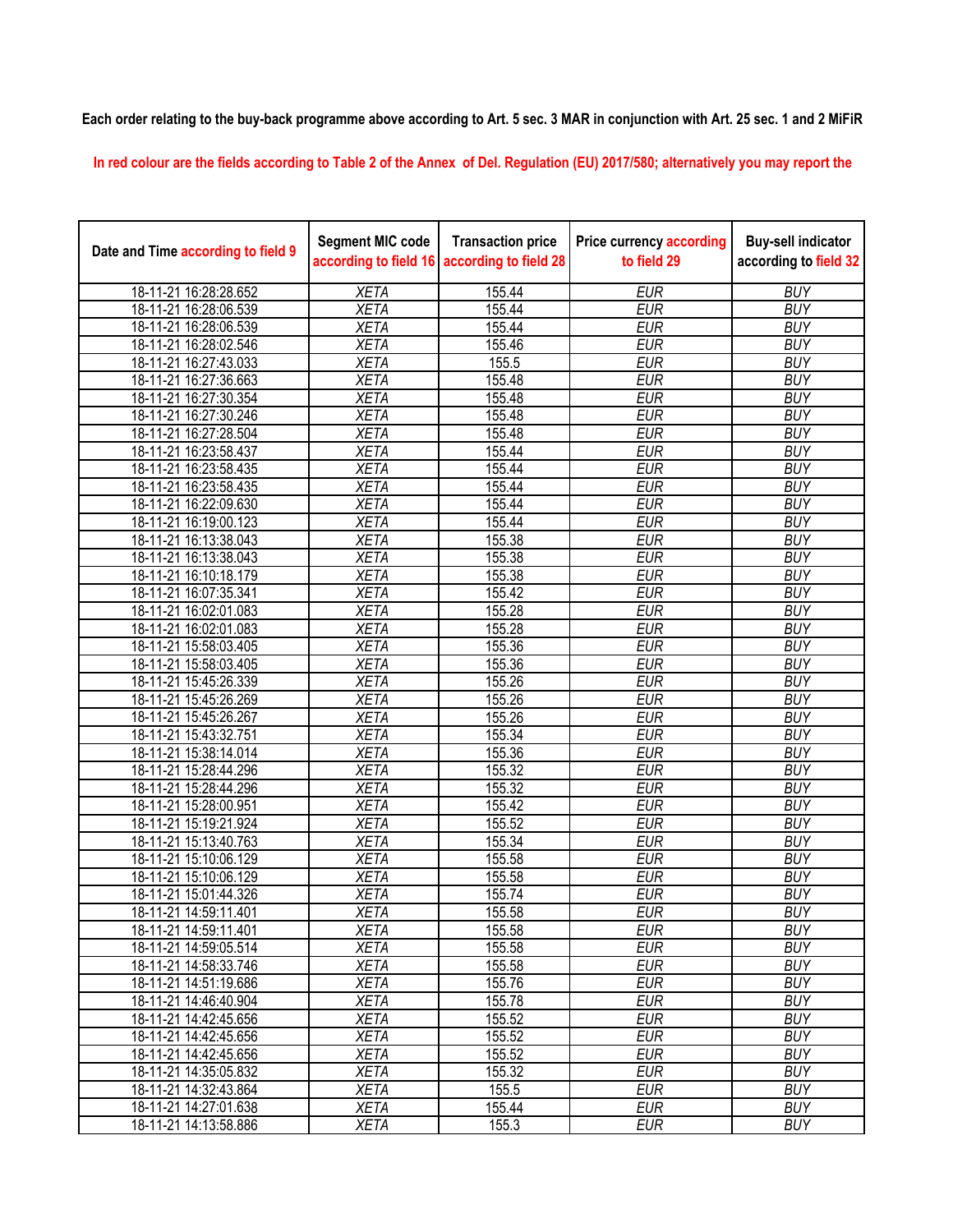| 18-11-21 14:13:58.886 | <b>XETA</b> | 155.3  | <b>EUR</b> | <b>BUY</b> |
|-----------------------|-------------|--------|------------|------------|
| 18-11-21 13:59:27.514 | <b>XETA</b> | 155.1  | <b>EUR</b> | <b>BUY</b> |
| 18-11-21 13:51:30.887 | <b>XETA</b> | 155.12 | <b>EUR</b> | <b>BUY</b> |
| 18-11-21 13:44:41.250 | <b>XETA</b> | 155.2  | <b>EUR</b> | <b>BUY</b> |
| 18-11-21 13:30:55.057 | <b>XETA</b> | 155.24 | <b>EUR</b> | <b>BUY</b> |
| 18-11-21 13:30:55.057 | <b>XETA</b> | 155.24 | <b>EUR</b> | <b>BUY</b> |
| 18-11-21 13:14:39.504 | <b>XETA</b> | 155.48 | <b>EUR</b> | <b>BUY</b> |
| 18-11-21 13:03:38.831 | <b>XETA</b> | 155.4  | <b>EUR</b> | <b>BUY</b> |
| 18-11-21 13:02:36.132 | <b>XETA</b> | 155.4  | <b>EUR</b> | <b>BUY</b> |
| 18-11-21 13:02:22.929 | <b>XETA</b> | 155.4  | <b>EUR</b> | <b>BUY</b> |
| 18-11-21 13:00:33.005 | <b>XETA</b> | 155.52 | <b>EUR</b> | <b>BUY</b> |
| 18-11-21 12:41:51.495 | <b>XETA</b> | 155.5  | <b>EUR</b> | <b>BUY</b> |
| 18-11-21 12:41:51.495 | <b>XETA</b> | 155.5  | <b>EUR</b> | <b>BUY</b> |
| 18-11-21 12:32:17.042 | <b>XETA</b> | 155.52 | <b>EUR</b> | <b>BUY</b> |
| 18-11-21 12:21:33.926 | <b>XETA</b> | 155.56 | <b>EUR</b> | <b>BUY</b> |
| 18-11-21 12:21:33.926 | <b>XETA</b> | 155.56 | <b>EUR</b> | <b>BUY</b> |
| 18-11-21 12:13:01.938 | <b>XETA</b> | 155.66 | <b>EUR</b> | <b>BUY</b> |
| 18-11-21 12:13:01.938 | <b>XETA</b> | 155.66 | <b>EUR</b> | <b>BUY</b> |
| 18-11-21 12:05:54.135 | <b>XETA</b> | 155.66 | <b>EUR</b> | <b>BUY</b> |
| 18-11-21 12:05:54.135 | <b>XETA</b> | 155.66 | <b>EUR</b> | <b>BUY</b> |
| 18-11-21 11:56:27.564 | <b>XETA</b> | 155.48 | <b>EUR</b> | <b>BUY</b> |
| 18-11-21 11:50:13.976 | <b>XETA</b> | 155.68 | <b>EUR</b> | <b>BUY</b> |
| 18-11-21 11:39:53.739 | <b>XETA</b> | 155.96 | <b>EUR</b> | <b>BUY</b> |
| 18-11-21 11:38:47.053 | <b>XETA</b> | 155.96 | <b>EUR</b> | <b>BUY</b> |
| 18-11-21 11:38:38.013 | <b>XETA</b> | 155.96 | <b>EUR</b> | <b>BUY</b> |
| 18-11-21 11:38:11.342 | <b>XETA</b> | 155.96 | <b>EUR</b> | <b>BUY</b> |
| 18-11-21 11:24:45.973 | <b>XETA</b> | 156    | <b>EUR</b> | <b>BUY</b> |
| 18-11-21 11:21:54.537 | <b>XETA</b> | 155.84 | <b>EUR</b> | <b>BUY</b> |
| 18-11-21 11:10:08.060 | <b>XETA</b> | 156.1  | <b>EUR</b> | <b>BUY</b> |
| 18-11-21 11:03:07.818 | <b>XETA</b> | 155.72 | <b>EUR</b> | <b>BUY</b> |
| 18-11-21 10:54:40.426 | <b>XETA</b> | 155.98 | <b>EUR</b> | <b>BUY</b> |
| 18-11-21 10:45:08.258 | <b>XETA</b> | 155.88 | <b>EUR</b> | <b>BUY</b> |
| 18-11-21 10:41:03.340 | <b>XETA</b> | 155.76 | <b>EUR</b> | <b>BUY</b> |
| 18-11-21 10:25:29.655 | <b>XETA</b> | 155.32 | <b>EUR</b> | <b>BUY</b> |
| 18-11-21 10:23:31.512 | <b>XETA</b> | 155.44 | <b>EUR</b> | <b>BUY</b> |
| 18-11-21 10:23:11.606 | <b>XETA</b> | 155.44 | <b>EUR</b> | <b>BUY</b> |
| 18-11-21 10:12:43.231 | <b>XETA</b> | 155.4  | <b>EUR</b> | <b>BUY</b> |
| 18-11-21 10:12:43.231 | <b>XETA</b> | 155.4  | <b>EUR</b> | <b>BUY</b> |
| 18-11-21 10:01:41.703 | <b>XETA</b> | 155.16 | <b>EUR</b> | <b>BUY</b> |
| 18-11-21 09:58:04.058 | <b>XETA</b> | 155.08 | <b>EUR</b> | <b>BUY</b> |
| 18-11-21 09:45:52.717 | <b>XETA</b> | 155.16 | <b>EUR</b> | <b>BUY</b> |
| 18-11-21 09:45:52.716 | <b>XETA</b> | 155.16 | <b>EUR</b> | <b>BUY</b> |
| 18-11-21 09:45:52.713 | <b>XETA</b> | 155.16 | <b>EUR</b> | <b>BUY</b> |
| 18-11-21 09:41:18.897 | <b>XETA</b> | 155.16 | <b>EUR</b> | <b>BUY</b> |
| 18-11-21 09:34:44.729 | <b>XETA</b> | 155.4  | <b>EUR</b> | <b>BUY</b> |
| 18-11-21 09:34:44.729 | <b>XETA</b> | 155.4  | <b>EUR</b> | <b>BUY</b> |
| 18-11-21 09:21:37.473 | <b>XETA</b> | 155.22 | <b>EUR</b> | <b>BUY</b> |
| 18-11-21 09:07:34.342 | <b>XETA</b> | 155.14 | <b>EUR</b> | <b>BUY</b> |
| 18-11-21 09:07:21.803 | <b>XETA</b> | 155.14 | <b>EUR</b> | <b>BUY</b> |
| 18-11-21 09:07:20.327 | <b>XETA</b> | 155.14 | <b>EUR</b> | <b>BUY</b> |
| 18-11-21 09:07:15.053 | <b>XETA</b> | 155.14 | <b>EUR</b> | <b>BUY</b> |
| 18-11-21 09:03:48.261 | <b>XETA</b> | 155.46 | <b>EUR</b> | <b>BUY</b> |
| 18-11-21 09:03:48.254 | <b>XETA</b> | 155.46 | <b>EUR</b> | <b>BUY</b> |
| 18-11-21 09:02:10.505 | <b>XETA</b> | 155.32 | <b>EUR</b> | <b>BUY</b> |
| 18-11-21 08:59:40.399 | <b>XETA</b> | 155.4  | <b>EUR</b> | <b>BUY</b> |
|                       |             |        |            |            |